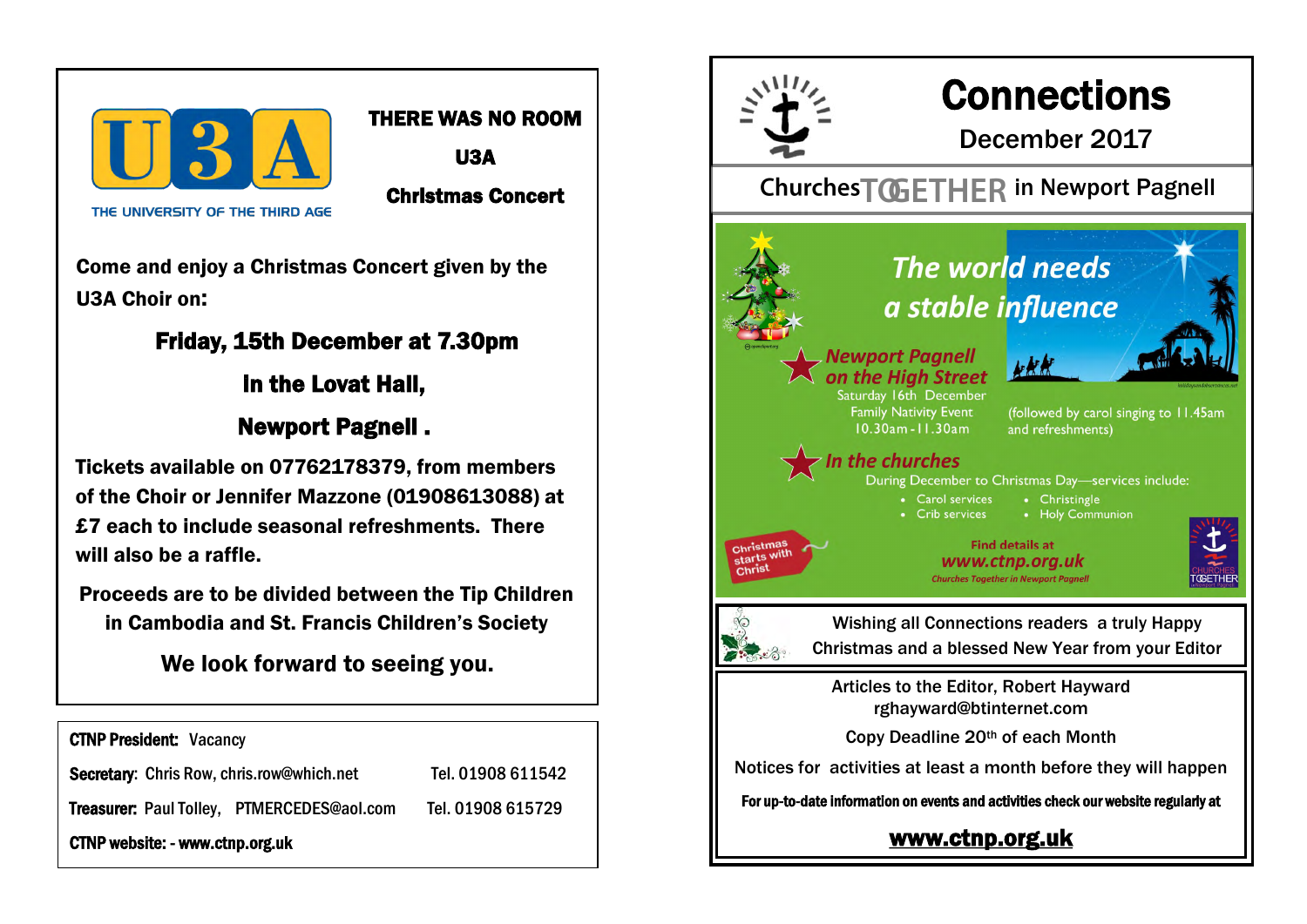

## Christmas Letter from a Minister. December 2017. CTNP.

One Christmas I cried because the potatoes didn't brown properly in the oven and I thought I had ruined the whole day. I appreciate now that this is not a rational response! I don't know about you, but when I start thinking about Christmas it seems such a long way off and suddenly… bam…I find myself in December and the mad rush of presents and food and cards and activities and parties begins and I feel overwhelmed and underprepared! (I know I do not speak for you all- haven't we all got that 1 friend who has it all wrapped and sorted by  $1<sup>st</sup>$  September and spends the next 3 months gloating…?!)

For those of us who find ourselves under pressure, I would recommend going back to the story in order to get some perspective (for it is a story, filled with truths, but a story we have put together with bits of text we find in the Bible and made a whole).

Go back to the story and take time to think- how does what we hear about a tiny baby have to do with today? It can seem, within the rush of the season, that there is a disconnect with what we see and hear all around us and the story that this celebration stems from, but there really isn't. Into a difficult world a baby was born, surrounded by love in various forms (parents, shepherds, wise men) and facing all sorts of difficulties, including having to flee to safety. Stuff we still see going on around the world today.

When the pressures of Christmas threaten to reduce you to tears or the difficulties of family life are too much to bear, stop and listen again to the message of love: when a tiny baby came to show the world that we could live together in peace, that love is stronger than anything else, and that we are loved- perfect roasties or not!

Jenny Mills

Minister of Newport Pagnell United Reformed Church and West End United Church, Wolverton



## December Events

Saturday December 2nd at 19.30 MK ACAPELLA Concert in the URC.

Tickets £10 from Cambourne Travel, or Alison Shaw Tel: 07949268650

Thursday December 14th at 19.45 ANDANTE Concert in the URC. Tickets £10 from Cambourne Travel, or Angela Tearle Tel: 07523885669

Saturday December 16th at 15.00 CHILDREN'S Concert in the URC

Tickets £5 for adults, children £1, on the door.

*All these Concerts are fundraising events for the Mead Centre.*

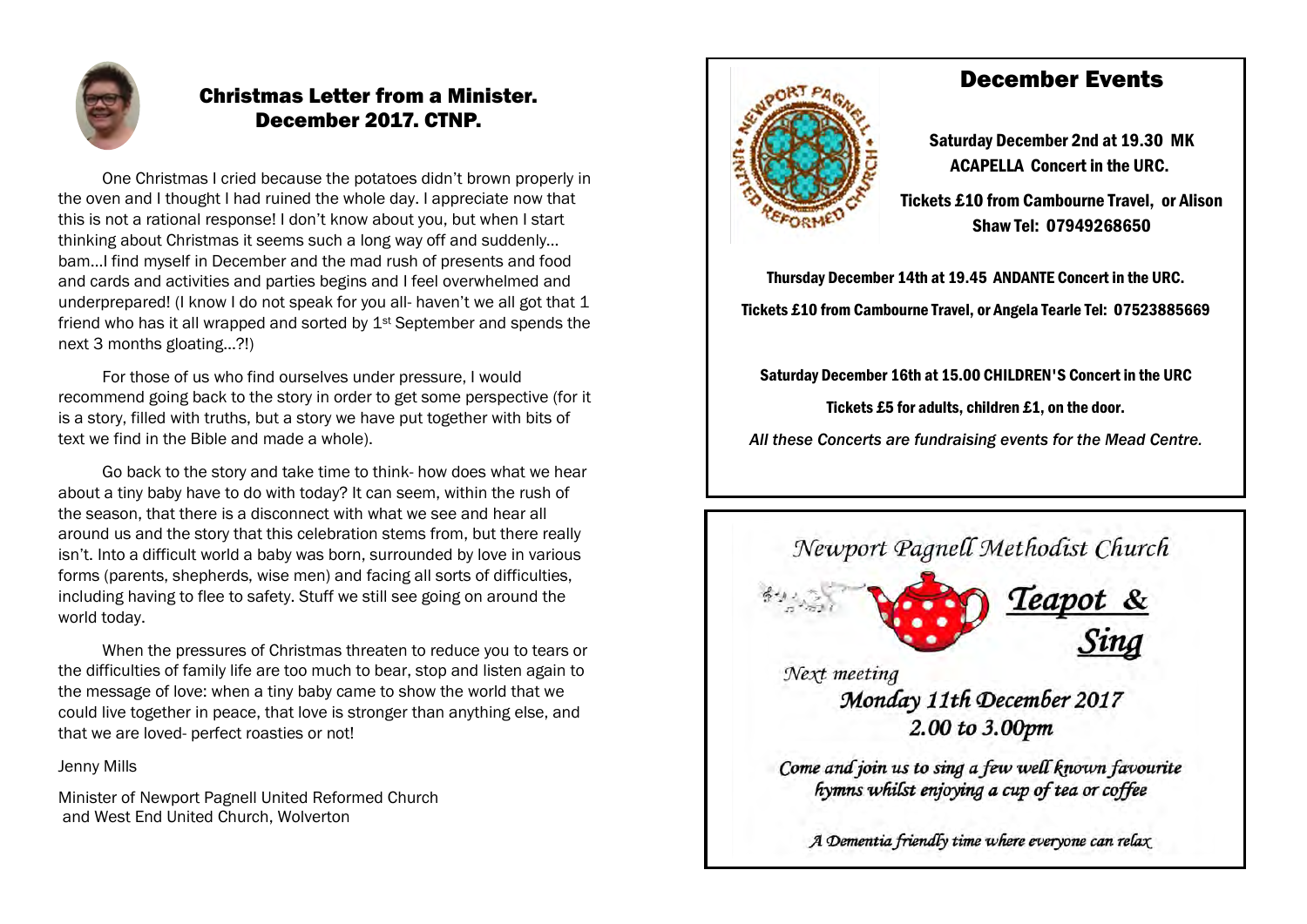

## Early Notice - New Year's Day Services

| <b>Parish Church</b>    | 10.00 "I am the bread of life"                          | John 6: 25-51 |
|-------------------------|---------------------------------------------------------|---------------|
| <b>Methodist Church</b> | 10.20 "I am the light"                                  | John 8: 12-30 |
| URC                     | 10.35 "I am the good shepherd" John 10: 10-21           |               |
| <b>Baptist Church</b>   | 10.55 "I am the resurrection"                           | John 11: 1-27 |
| <b>St Bedes</b>         | 11.15 "I am the way"                                    | John 14: 1-14 |
| <b>St Lukes</b>         | 11.55 "I am the true vine"<br>followed by refreshments. | John 15: 1-8, |